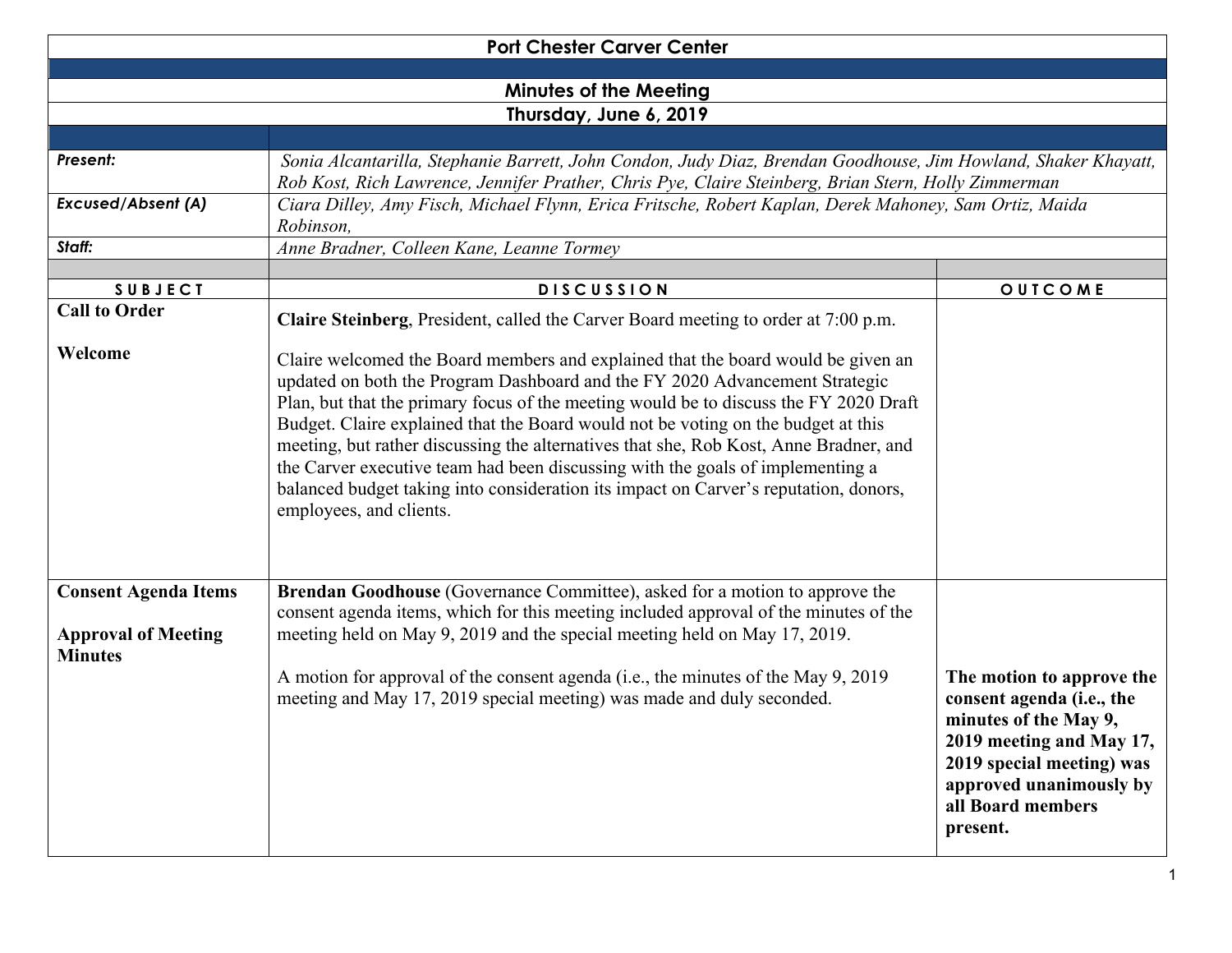| <b>Program Dashboard</b>                         | Jen Prather (programming committee) provided the Board with an update on the                                                                                                                                                                                                                                                                                                                                                                                                                                                                                      |  |
|--------------------------------------------------|-------------------------------------------------------------------------------------------------------------------------------------------------------------------------------------------------------------------------------------------------------------------------------------------------------------------------------------------------------------------------------------------------------------------------------------------------------------------------------------------------------------------------------------------------------------------|--|
| <b>Update</b>                                    | Program Dashboard.                                                                                                                                                                                                                                                                                                                                                                                                                                                                                                                                                |  |
|                                                  |                                                                                                                                                                                                                                                                                                                                                                                                                                                                                                                                                                   |  |
|                                                  | Jen explained that the Program Dashboard sought to distill information regarding<br>Carver's various programs so that it was (a) useable and understandable to the Board,<br>(b) provided enough detail to be meaningful, and (c) could continue to be tracked and<br>populated over time. Jen noted that much of the information that is included in the<br>Program dashboard is information that has not been captured historically and by<br>tracking it moving forward, the Board can be more informed regarding the details and<br>metrics for each program. |  |
|                                                  | The Board discussed whether and how the data collected in the Program Dashboard<br>could be used in marketing with donors. Jen explained that the preparing the<br>Dashboard thus far has been an iterative process and would continue to be a work in<br>progress as the programming committee in connection with Leanne would continue to<br>refine the data Carver is collecting and how Carver can use it.                                                                                                                                                    |  |
| <b>FY20 Advancement</b><br><b>Strategic Plan</b> | Colleen Kane provided the Board with the update on the Advancement Strategic Plan<br>for FY 2020.                                                                                                                                                                                                                                                                                                                                                                                                                                                                 |  |
|                                                  | Colleen explained that the focus of the Advancement Strategic Plan is (1) address<br>short term funding, $(2)$ address the CAP program, $(3)$ expanding major donors, $(4)$<br>expanding the donor base, (5) retaining donors, (6) increasing program and rental<br>income, (7) building brand awareness, and (8) building fundraising capacity.<br>Colleen and Anne both explained that to address several of these objectives, Anne had<br>been having many meetings with donors and with donors' representatives, and that                                     |  |
|                                                  | Carver has been asking for donations earlier in its fiscal year to deal with short term<br>funding challenges.                                                                                                                                                                                                                                                                                                                                                                                                                                                    |  |
| <b>Budget Discussion</b>                         | <b>Rob Kost</b> (finance committee) presented the Board with an overview of the year to<br>date budget for FY 2019 and the proposed budget for FY 2020.                                                                                                                                                                                                                                                                                                                                                                                                           |  |
| <b>YTD Budget</b>                                | Rob presented information on FY 2019 through April (10 months). Rob explained that<br>the majority of the revenue shortfall from the budgeted amount is from restricted<br>contributions as well as some lower program fees and lower government grants. Rob                                                                                                                                                                                                                                                                                                      |  |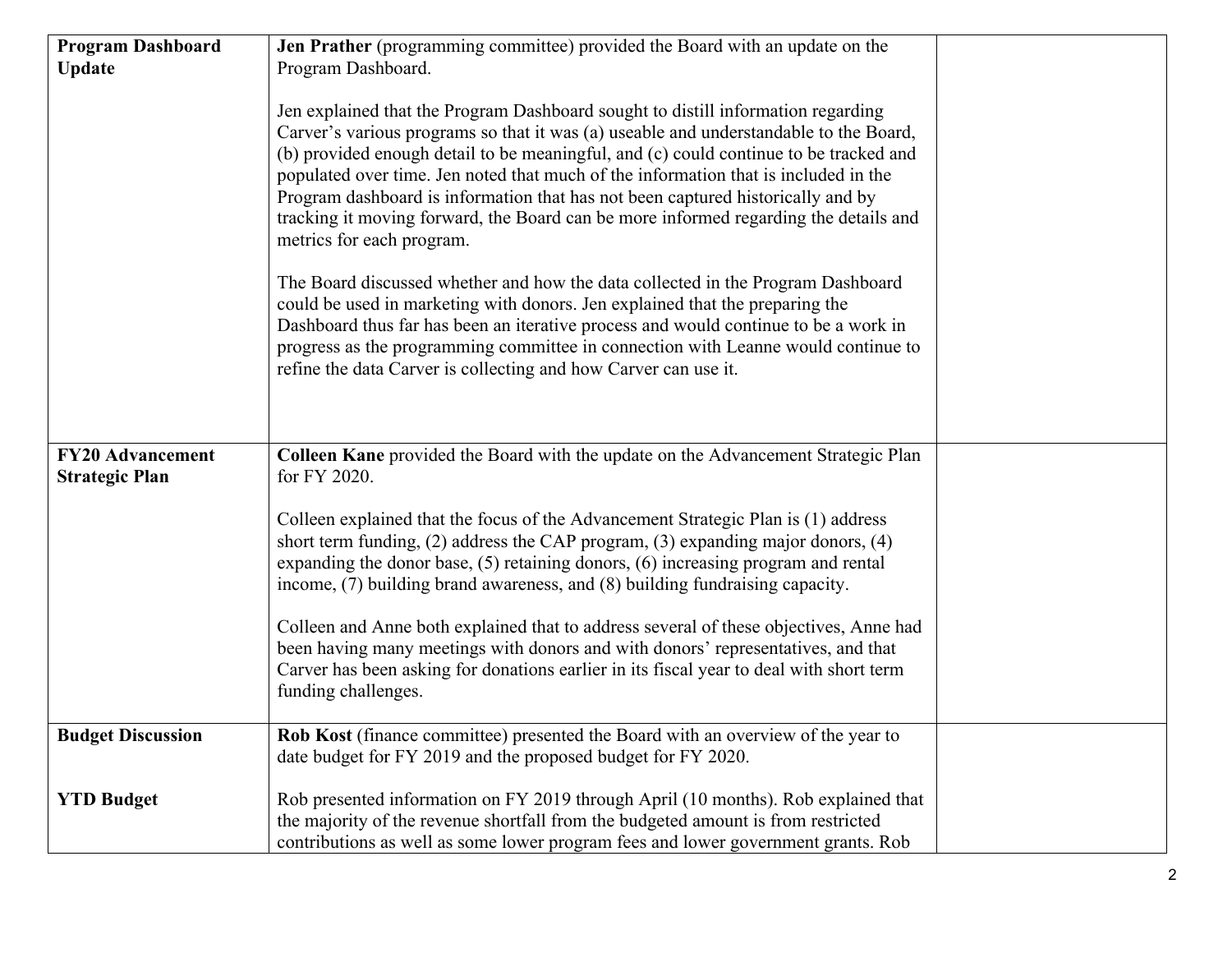|                                   | noted that Carver had been successful with unrestricted contributions and would<br>surpass the budgeted amount, but that did not make up for the shortfall in the other<br>categories. On the expense end, Rob explained that professional fees were higher<br>largely due to search firm and legal expenses.<br>Rob explained that in order to fund the shortfall, Carver had fully drawn its line of                                       |  |
|-----------------------------------|----------------------------------------------------------------------------------------------------------------------------------------------------------------------------------------------------------------------------------------------------------------------------------------------------------------------------------------------------------------------------------------------------------------------------------------------|--|
|                                   | credit, had taken out money from investment accounts, and drawn accrued gains from<br>the endowments. Rob further explained that since Carver had to do this to fund the<br>shortfall in FY19, it was critical to have a balanced budget for FY20 since the ability<br>to fund future shortfall has been limited.                                                                                                                            |  |
| FY 2020 Proposed<br><b>Budget</b> | Anne Bradner gave an overview of the proposed FY20 budget. Anne explained that<br>in developing the proposed budget, it was necessary to determine what it is that Carver<br>does that is most important. Anne said that she has identified the CAP program as<br>something that Carver has built which is important both in the service provided to the<br>community and to Carver's reputation.                                            |  |
|                                   | Anne explained that while difficult it was necessary to identify items to cut.<br>Accordingly, in the proposed budget the mindfulness and wellness programs were cut<br>as were Saturday enrichment programs – all of which were determined to be<br>important, but not as important as the after school program.                                                                                                                            |  |
|                                   | Anne identified other areas where costs were being cut, including not refilling the<br>fitness manager position, getting rid of overtime, cutting costs in facilities, and<br>conducting a more locally oriented college tour. Anne stated that Carver is actively<br>looking at eliminating other positions and closely looking at every program to<br>determine how it can be most efficiently run.                                        |  |
|                                   | Anne then identified different options for the CAP program, including eliminating<br>busing, using a shared site, and increasing tuition. The Board then conducted a lengthy<br>discussion regarding CAP and the different iterations of it that could be offered in<br>FY20. The Board was in agreement that it was critical to have a balanced budget and<br>offer the strongest CAP program possible within Carver's financial abilities. |  |
|                                   | The Board also addressed the revenue projections in the proposed FY20 budget.<br>Colleen explained that the proposed budget included \$200,000 in projected new<br>contributions, which is based on probabilities of receiving funding from approximately<br>40 donors that she had identified.                                                                                                                                              |  |